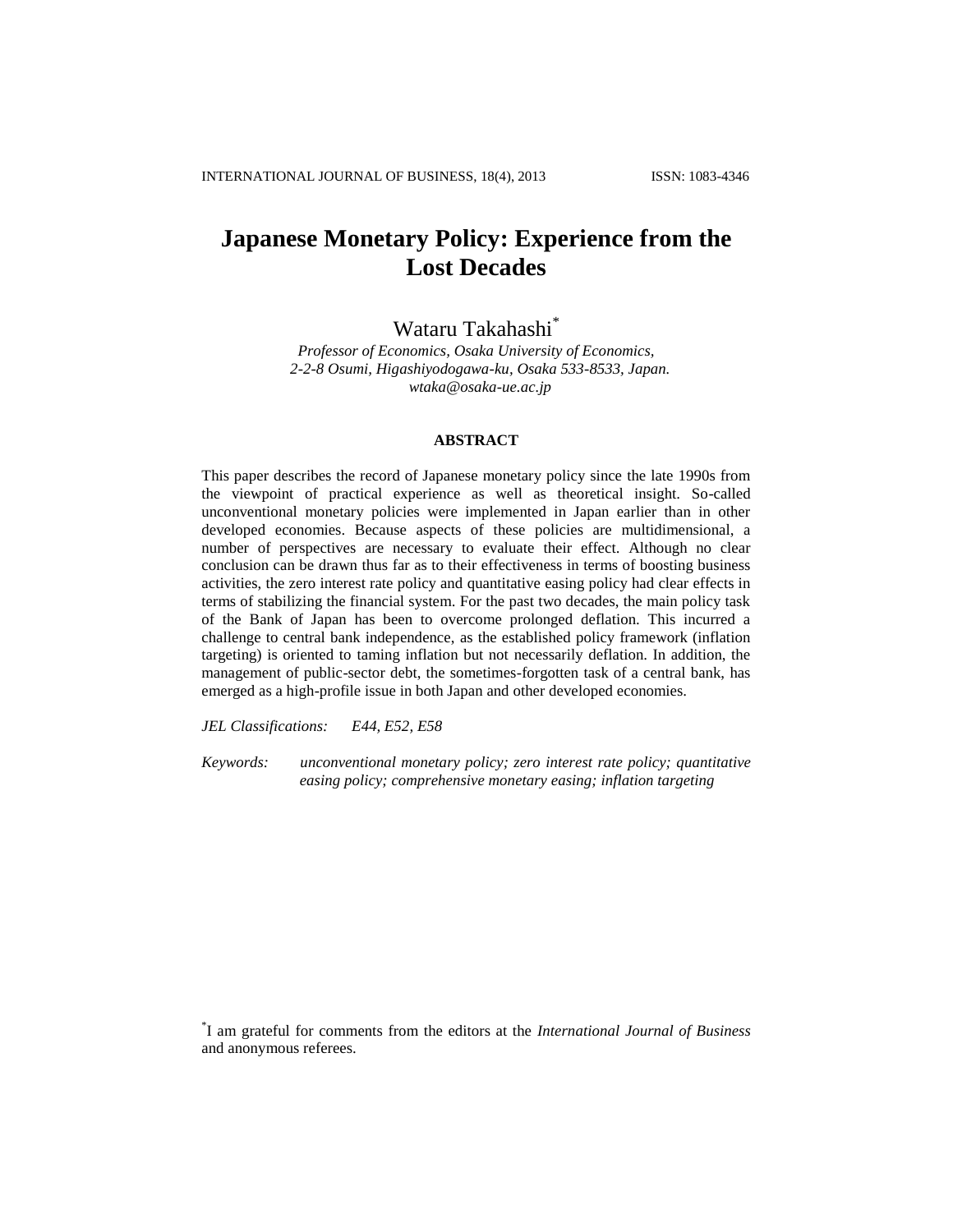### **I. INTRODUCTION**

Soon after achieving full independence as a central bank in 1998, the Bank of Japan (BOJ) found itself embarked on stormy seas. Its independence compares favorably with global standards, but it has sometimes faced harsh criticism and its path has often been a challenging one.

The challenges faced by the BOJ actually date back two decades. As the 1990s began, Japan confronted the legacy of its collapsed bubble economy. Massive obstacles—termed the "three excesses" in debt, capacity, and employment—blocked the way. These obstacles prevented a smooth recovery in the Japanese economy for more than 10 years. (Figure 1 and Figure 2)

A look at the financial factors behind the three excesses just noted shows that excess debt required borrowers to continue to repay obligations until they could return to an optimal level of leverage. At the time, this process was a severe one since lenders (banks) were likewise required to cut lending to boost their capital position, which had been impaired by the accumulation of nonperforming loans (NPLs). In these circumstances, it is easy to see that standard monetary easing, in which interest rates were cut to boost bank lending, could not work.



**Figure 1** Japan's economic growth

Source: Cabinet Office. Annual Report on National Accounts.<br>Source Shirakawa (2010)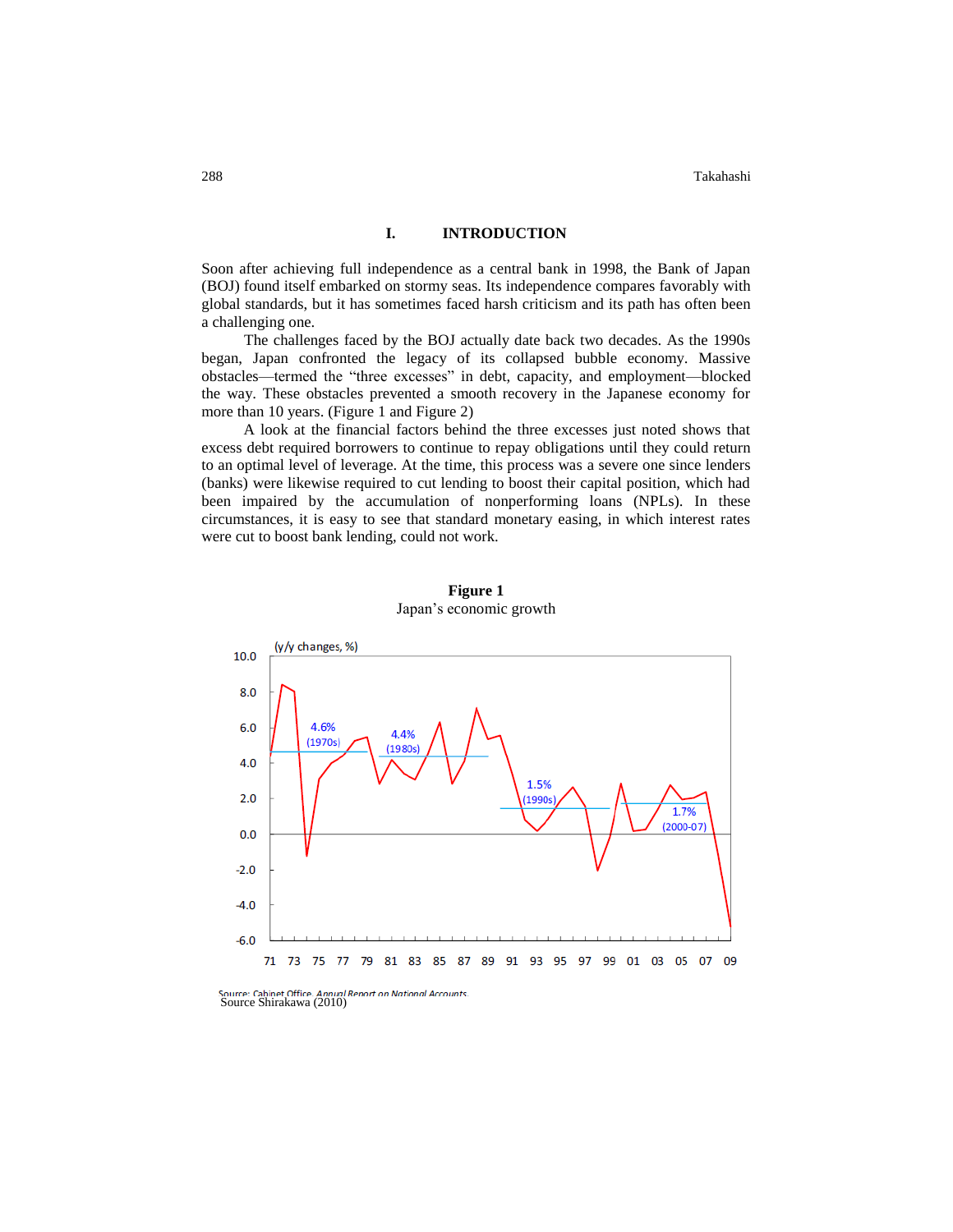

**Figure 2** Three excesses in the Japanese economy

## **II. THE JAPANESE ECONOMY SINCE THE 1990S**

Before discussing unconventional monetary policies in Japan, to clarify the background to their adoption it is better to begin with an economic preface. After Japan's bubble economy burst at the start of the 1990s, the economic slump continued for more than two decades.<sup>1</sup> Much discussion has focused on pinning down the causes. Some views cite cyclical factors, while others regard the problems as structural. Here, five prominent views can be mentioned.

The first view emphasizes financial factors. According to this conception, the Japanese financial sector had suffered NPLs until the early 2000s. Banks acted to restrain credit, which reinforced economic sluggishness and created further bad assets. This created a vicious circle.

The second view focuses on the central bank's policy stance. As mentioned, in 1998 the BOJ had achieved full independence in terms of monetary policymaking. Some have argued that conservative policies by the independent central bank put deflationary pressure on the Japanese economy.

The third view emphasizes labor market reform. During the bubble economy period of the late 1980s, heavy reliance on overtime work was a key element in numerous sectors of Japan's economy. Cases of sudden death through overwork received media attention, and overtime work was made a topic of social concern.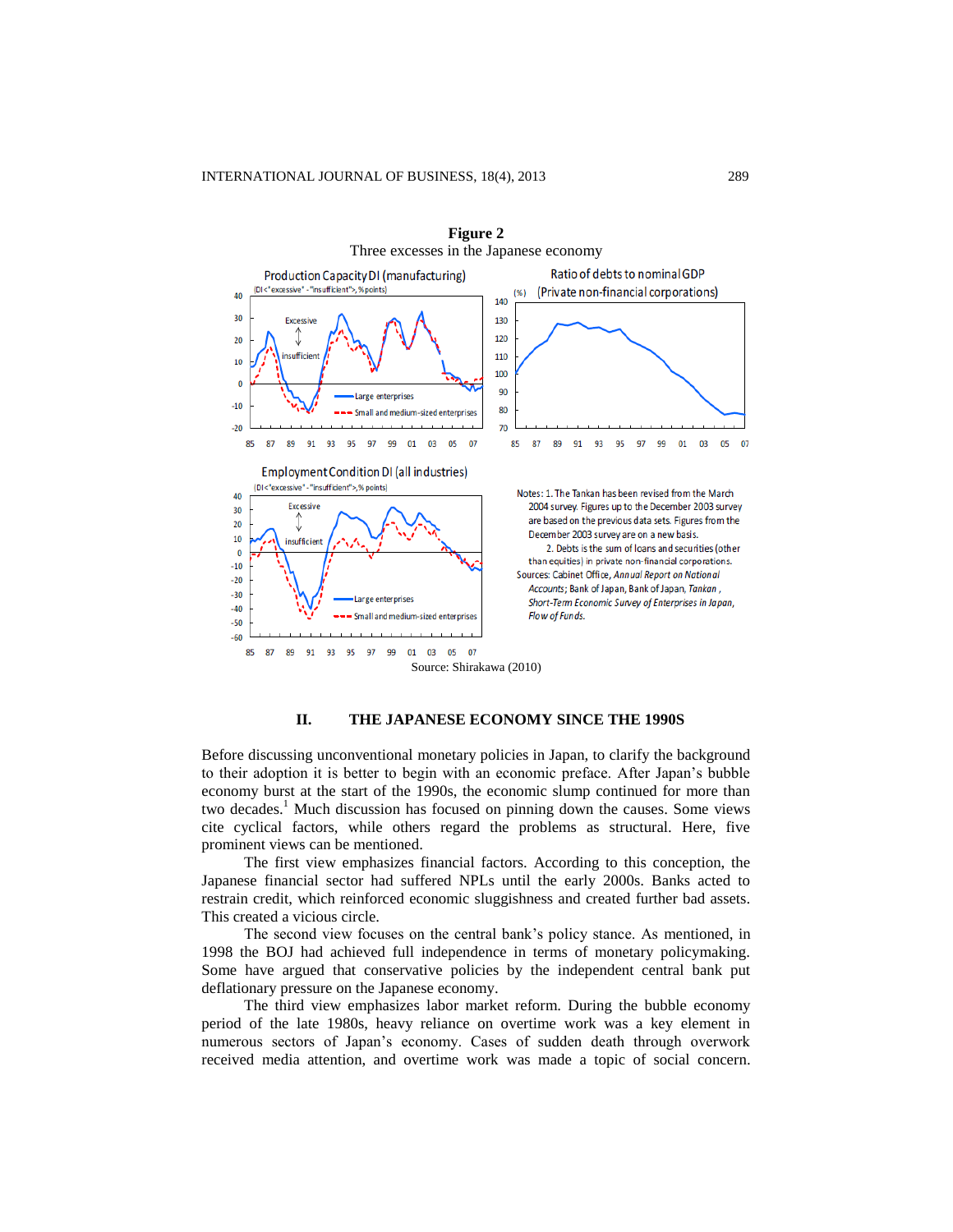Reform of the labor market became an urgent issue. As a result, in the 1990s legal restrictions on total labor hours were introduced and actual working hours dropped. It has been argued that this reduced the potential for economic growth.<sup>2</sup>

The fourth view also focuses on labor issues. This conception notes that Japan has suffered rapid population aging and that the labor force peaked out in 2005. It is argued that the reduction of the labor force has acted to suppress economic growth. While combating prolonged deflation, the BOJ has stressed demographic factors as a cause of deflation and argued for the necessity of a wide range of structural reforms such as a boost in women's participation in the labor market and further innovation in Japanese industry.<sup>3</sup>

Finally, the fifth view focuses on intensified global competition. In the 1990s, Japan's neighbors in Asia posted higher economic growth. In Japan's low-value industries, competition with China accelerated, while relatively high-value industries faced greater competition from South Korea and Taiwan. Japan's reputation has been that of an economy which is good at applying technology but weak at nurturing innovation. This has left it in a difficult position given the rapid globalization that has progressed since 1989, when the Berlin Wall collapsed. Global trade has expanded greatly, and the growing use of information technology (IT) and module processing production has made it easier to produce value-added products such as home electronics in developing economies. Thus, Japan's sophisticated technology, which enjoyed great success in the 1980s, has fallen behind. Amid growing global competition, Japan has lost its advantage and failed to adjust its economic structure.

In retrospect a number of structural factors may be cited, but essentially it is difficult for policymakers to determine the causes of the economic slump as cyclical or structural when the process is ongoing. Japan's growth rate declined significantly between the 1980s and 1990s, but the drop was taken for granted due to the size of the asset bubble and the subsequent collapse. This cyclical view delayed the policy response to the economic slump in the early 1990s.<sup>4</sup>

Large-scale fiscal measures were adopted in Japan, and nine successive reductions led the official discount rate to decline from a peak of 6.0% in 1991 to 0.5% in 1995. At the time of the 1987 Louvre Accord, the BOJ had reduced the official discount rate to 2.5%, regarded at the time as a record low. By the late 1990s, however, the historical record had been revised downward a number of times. The 1990s were thus a period when policymakers recognized the weak effectiveness of both monetary and fiscal policies.

In this regard, it is worth noting that in the 1990s the movement of capital flows and exchange rates became important issues for the Japanese economy. Under rapid globalization, the rise in international capital flows surpassed the expansion in global trade. The experience of more than three decades shows that even under floating exchange rates, monetary policy cannot avoid affecting other countries. In fact, for the past two decades it has not been possible to formulate monetary policy without taking into account the monetary policies of other countries. Japan and other Asian countries received a massive capital inflow in the 1990s. This boosted the yen's exchange rate, and in 1995 the rate against the U.S. dollar reached at a record high of 79 yen/US\$1. Subsequently, Japan's economy enjoyed a modest recovery after the yen depreciated slightly. In 1997, however, a banking crisis occurred in Japan for the first time in approximately 60 years. The BOJ thus simultaneously faced two issues: a recession and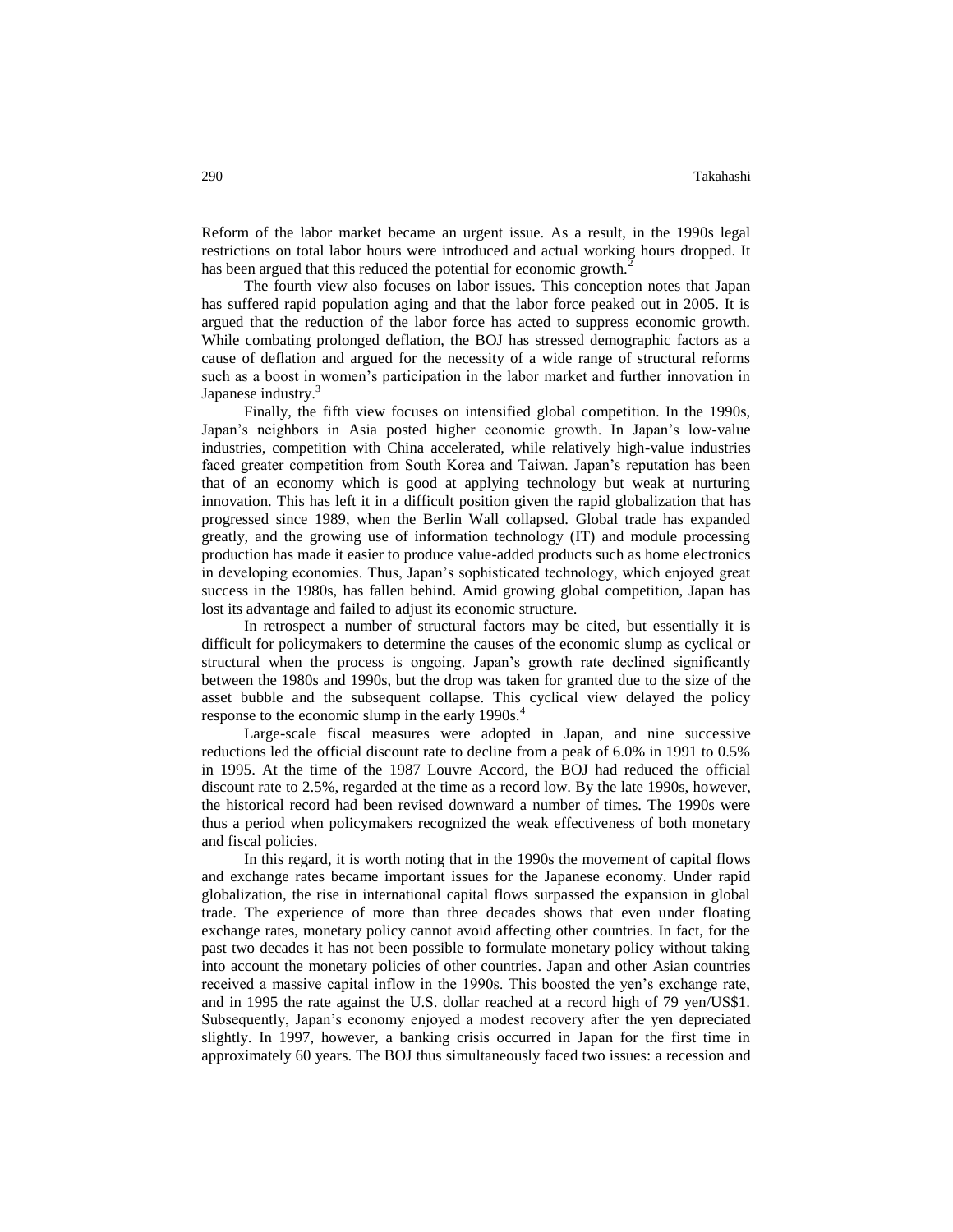a banking crisis. Due to the fragile financial conditions, Japanese banks found that they needed to pay a premium on their borrowing rates, which became known as the "Japan premium" (Figure 3).<sup>5</sup> These problems on the real side as well as the financial side of the economy served as the background to the BOJ's adoption of the zero interest rate policy (ZIRP) as the first step of unconventional monetary policy in Japan.



## **III. THE ZERO INTEREST RATE POLICY (ZIRP)**

Essentially, because a central bank is a creature, so to speak, of market developments, central banks tend to respect the market mechanism. The BOJ is no exception. In the early 1990s, it promoted deregulation of the money market and changed its policy target from a regulated interest rate (the official discount rate) to a market rate (the overnight call market rate). In July 1991, it also repealed directly regulated measures such as window guidance, under which the BOJ directly controlled increases in the lending of individual banks. As financial liberalization is by now virtually complete in Japan, a change in monetary policy must of necessity be market-based. Confronted, however, with a situation in which interest rates have reached the zero bound and the market risks malfunctioning due to rising credit risk, monetary policy is forced to explore new options.<sup>6</sup>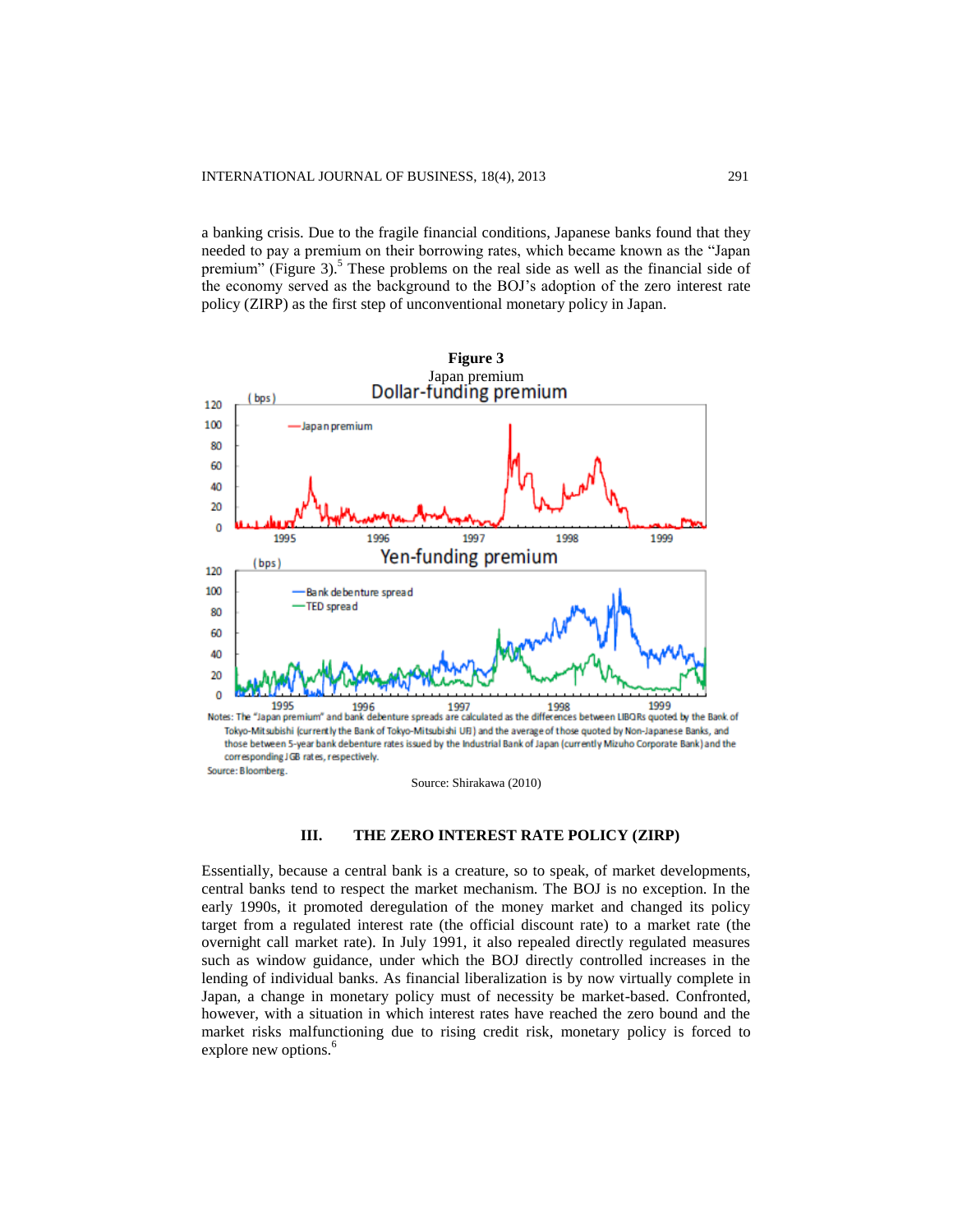Before the BOJ implemented the ZIRP, the policy rate had remained at a low level of 0.25%. Subsequently, in February 1999, the BOJ decided to adopt the ZIRP (Figure 4). This was the only measure left in terms of further monetary easing; technically, the zero interest rate was achieved by creating excess reserves. With the creation of these, the monetary base was expected to expand.



According to meeting transcripts released 10 years later, the BOJ was concerned at the time about whether the money market would function under the zero interest rate.<sup>7</sup> Although transactions continued, a dramatic decline in volume took place.

The BOJ Governor, Masaru Hayami, at the time the ZIRP was adopted described the policy as "not normal".<sup>8</sup> This could be taken to refer to a situation in which transactions did not take place and interest rates diminished in the market. As already mentioned, the BOJ established the main tools of monetary operations using the market mechanism. Nevertheless, an ironic effect of the policy was to affect market functioning.

During the ZIRP period, Governor Hayami announced that he would continue the policy until deflationary concern was eliminated. This roughly describes the "duration effect," which was referred to subsequently as "forward guidance." The ZIRP was already equipped with two essential standard policy measures of unconventional policy: ample provision of liquidity and forward guidance.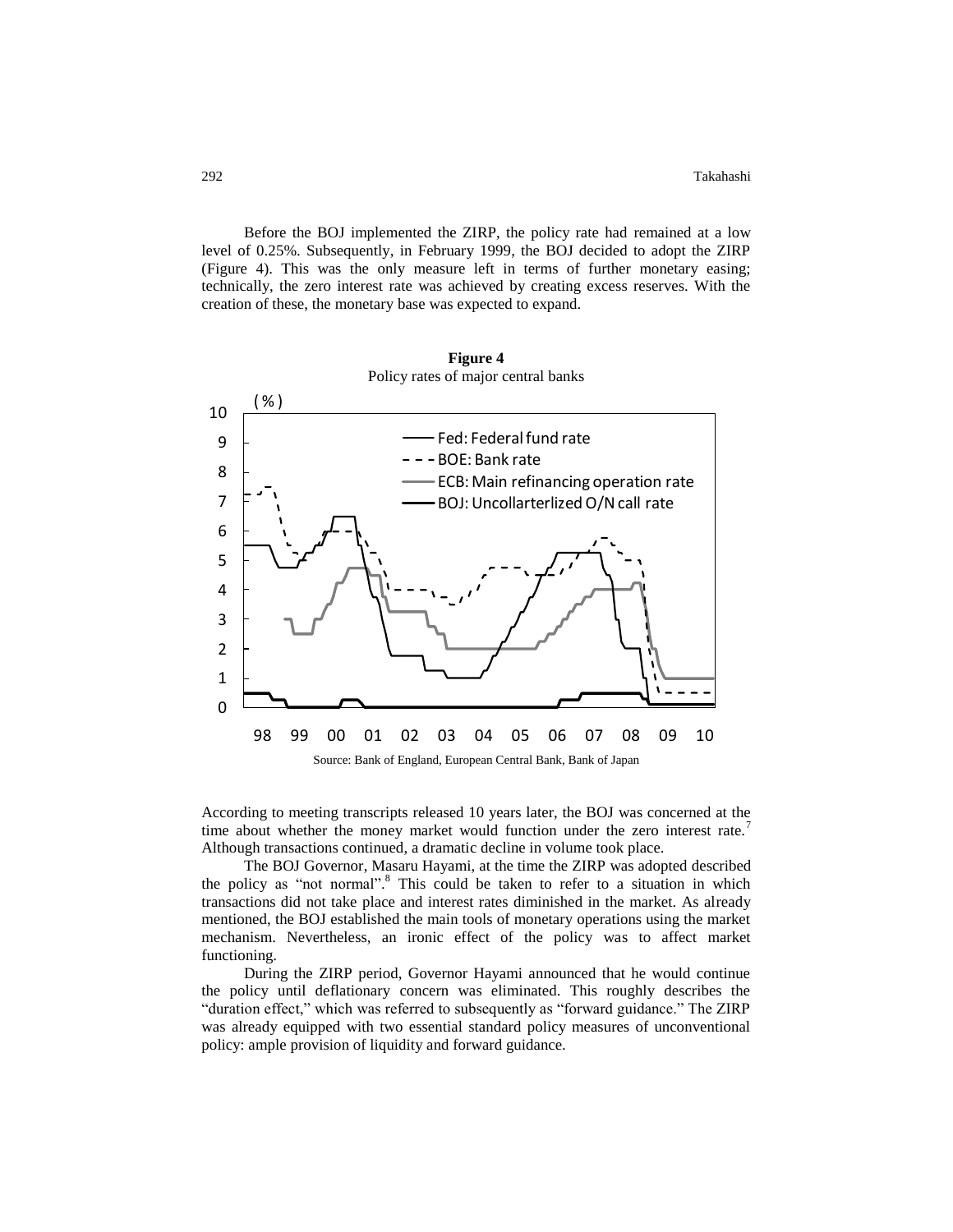It appears that no decisive conclusion has been reached as to the ZIRP's effectiveness in promoting economic recovery. The economy posted a slight recovery in 2000, but it is fair to say that this reflected the IT boom in the United States. On the other hand, the ZIRP had a much clearer effect in promoting financial stability, and it can be said that the ZIRP was a very strong tool in this regard.<sup>9</sup>

The overnight call rate, as the policy rate of the BOJ, is measured as a weighted average of actual transactions in the market. The zero interest rate was attained by conducting all transactions at the zero interest rate. Thus, no transaction was allowed to be conducted above this rate. This meant that since the BOJ provided zero-cost credit to any bank that held eligible collateral, any risk premium would diminish. This gave a great deal of support to troubled banks.

## **IV. EXIT FROM THE ZIRP**

The ZIRP was an emergency measure for the BOJ. Therefore, when the prospect for economic recovery appeared, it was natural for the zero interest rate to be lifted. Although the recovery was viewed cautiously even within the BOJ, positive data confirmed an increase in production, and on August 11, 2000 the BOJ decided to raise the interest rate. It is reported that the BOJ had intended to raise the interest rate in July, but the bankruptcy of Sogo, a giant department store chain in Japan, led to caution regarding a change in policy.<sup>10</sup> At the Monetary Policy Meeting on August 11, 2000, participants from the government submitted a proposal to postpone a vote, but the BOJ's Policy Board approved an increase in the interest rate and unanimously rejected the government's proposal. The Bank of Japan Law specifies the autonomy of the BOJ's policymaking in Article 3, but Article 4 requires the compatibility of monetary policy with other economic policies by the government. The Policy Board's rejection contributed to tension between the government and the BOJ until recently.

## **V. THE QUANTITATIVE EASING POLICY (QEP)**

Unfortunately, in the fall of 2000—shortly after the BOJ had exited the ZIRP—the IT bubble burst in the United States. Interest rates in Japan remained low against the background of low growth and a low inflation rate. Thus, in addition to the negative shock of Japan's banking crisis in 1997, the economy suffered another negative shock, which caused banks to face the zero interest bound once more. At the time, this situation was considered to be unique to Japan, but it has since become a common one for central banks in other developed economies.

In 2001, the BOJ adopted the quantitative easing policy (QEP) (Figure 5). The QEP was achieved by creating excess reserves with ample liquidity provided by the central bank, which contributed to financial system stability. The announcement of time duration was also adopted. The ZIRP and the QEP thus shared two characteristics, of creating excess reserves and announcing the time duration of policy. The main difference was the policy target: the ZIRP targeted the zero interest rate as the policy rate, while the QEP did not necessarily target the zero interest rate. Theoretically, under the QEP regime, the interest rate could have reached a positive number. This allowed the charging of risk premiums on banks that held risks. Accordingly, compared to the ZIRP, the QEP can be said to have respected the market mechanism.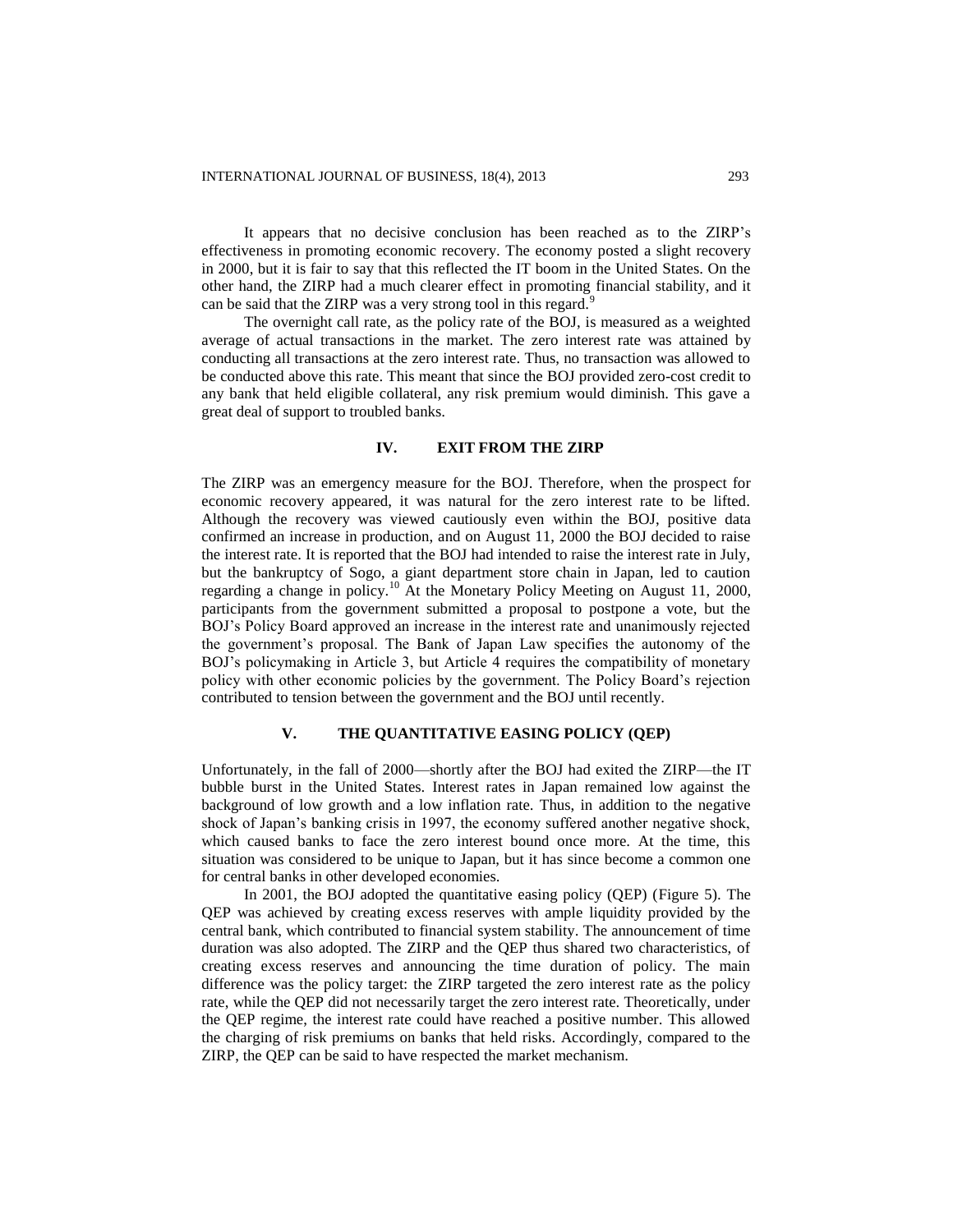

**Figure 5** Current account balances at the BOJ

Note: Solid line indicates the outstanding amounts of the current account balances at the Bank of Japan, and shaded lines indicate the ceiling and floor of the target range of the current account balances.

Source: Bank of Japan, Economic and Financial Statistics Monthly.

#### Source: Shiratsuka (2009).

In fact, however, due to the provision of ample liquidity, interest rates remained at zero and transactions in the money market slumped (Figure 6). As the BOJ extended its zero cost credit to banks that held eligible collateral, a risk premium on borrowing failed to appear in the money market.

The QEP has been described as the balance-sheet policy of a central bank. Chairman Ben S. Bernanke of the U.S. Federal Reserve Board has given a detailed definition of this.<sup>11</sup> He differentiated from the QEP the policy of increasing current account balances on the liability side of a central bank's balance sheet, and referred to the policy in which a central bank expanded its assets by purchasing risk assets as "credit easing." The Fed subsequently bought a massive amount of mortgage-backed securities. The Fed's balance-sheet policy was called large-scale asset purchase (LASP), indicating a difference in policy from the QEP. During the QEP period of the BOJ, several measures of credit easing were implemented; the BOJ bought risky assets such asset-backed commercial paper (ABCP). However, since the capital market was relatively small compared to bank loans, there was a natural limit for credit easing in Japan.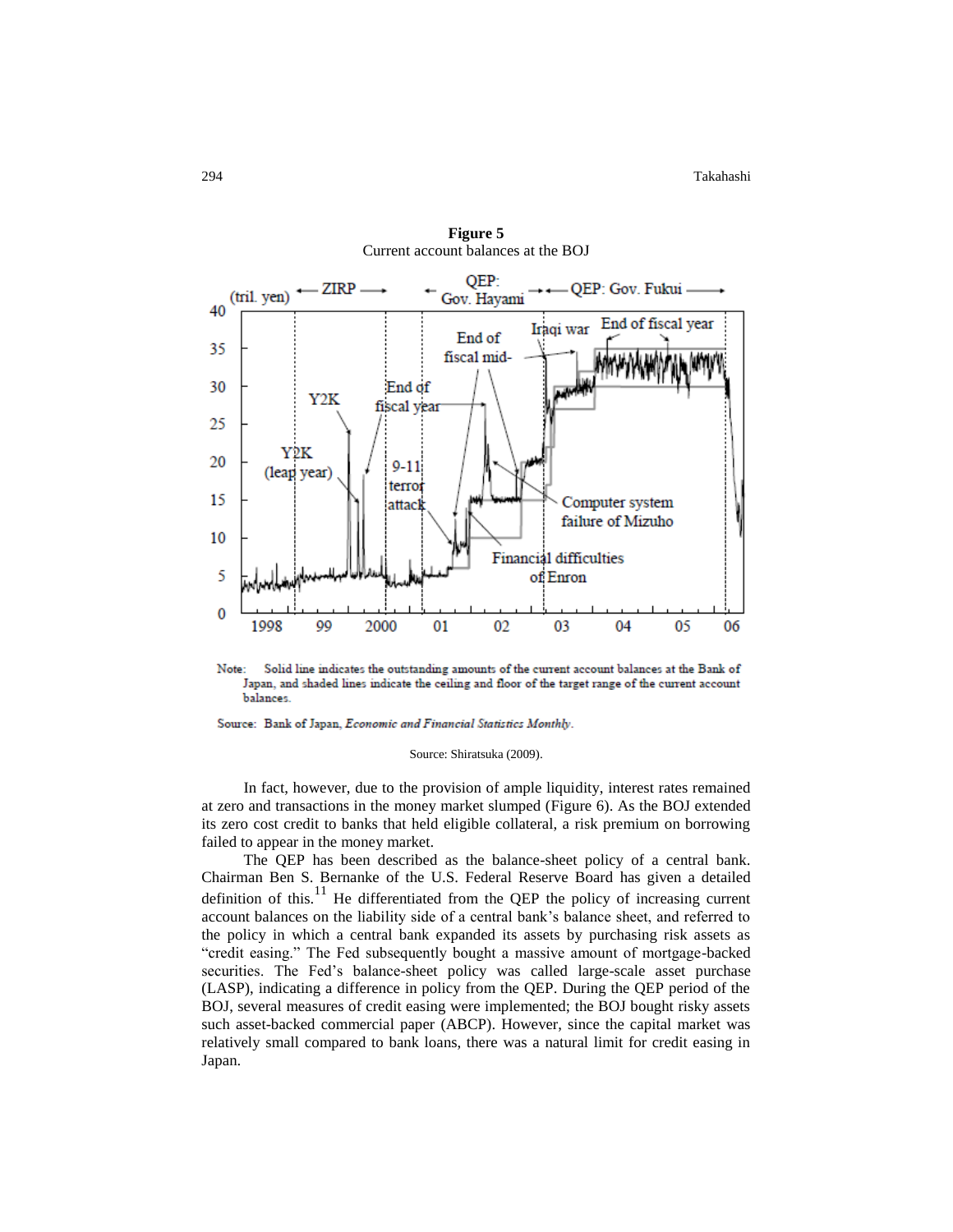

**Figure 6** Outstanding amounts in the call market

The policy target for the BOJ's QEP became the outstanding balance of current accounts. In the five years from March 2001 to March 2006, the BOJ raised this target eight times, from 5 trillion yen to 30–35 trillion yen. The target was changed so as to be discretionary. It is extremely difficult to find a policy rule such as the Taylor rule for the QEP. The BOJ raised the target to respond to events such as the release of disappointing economic news and changes in economic conditions such as those triggered by yen appreciation.

It is worthwhile here to consider the relationship between the QEP and exchange rate policy. The Japanese government intervened heavily in the foreign exchange market in 2003 and 2004. For a fiscal authority, when fiscal policies are ineffective and the fiscal position is deteriorating, depreciation of the exchange rate is the only remaining tool. Intervention was supported by the BOJ's QEP. The BOJ did not comment on the use of monetary policy to support intervention. Nevertheless, a consequence was that even though the BOJ provided credit independently, it was unsterilized.

The time duration policy triggered the so-called carry trade, which had the played a more important role than intervention in bringing about a depreciation in the exchange rate.<sup>12</sup> From approximately 2004 to 2006, there was massive speculation focused on the purchase of high-yield currencies financed in yen at low interest rates. The situation contradicted the academic convention that currencies of high interest rate economies must depreciate.<sup>13</sup>

Financial stability was maintained under the QEP. Japan announced that it would resume payoff of insured depositors and the banking crisis was finally brought to a conclusion. The BOJ recognized that unconventional policies were ineffective in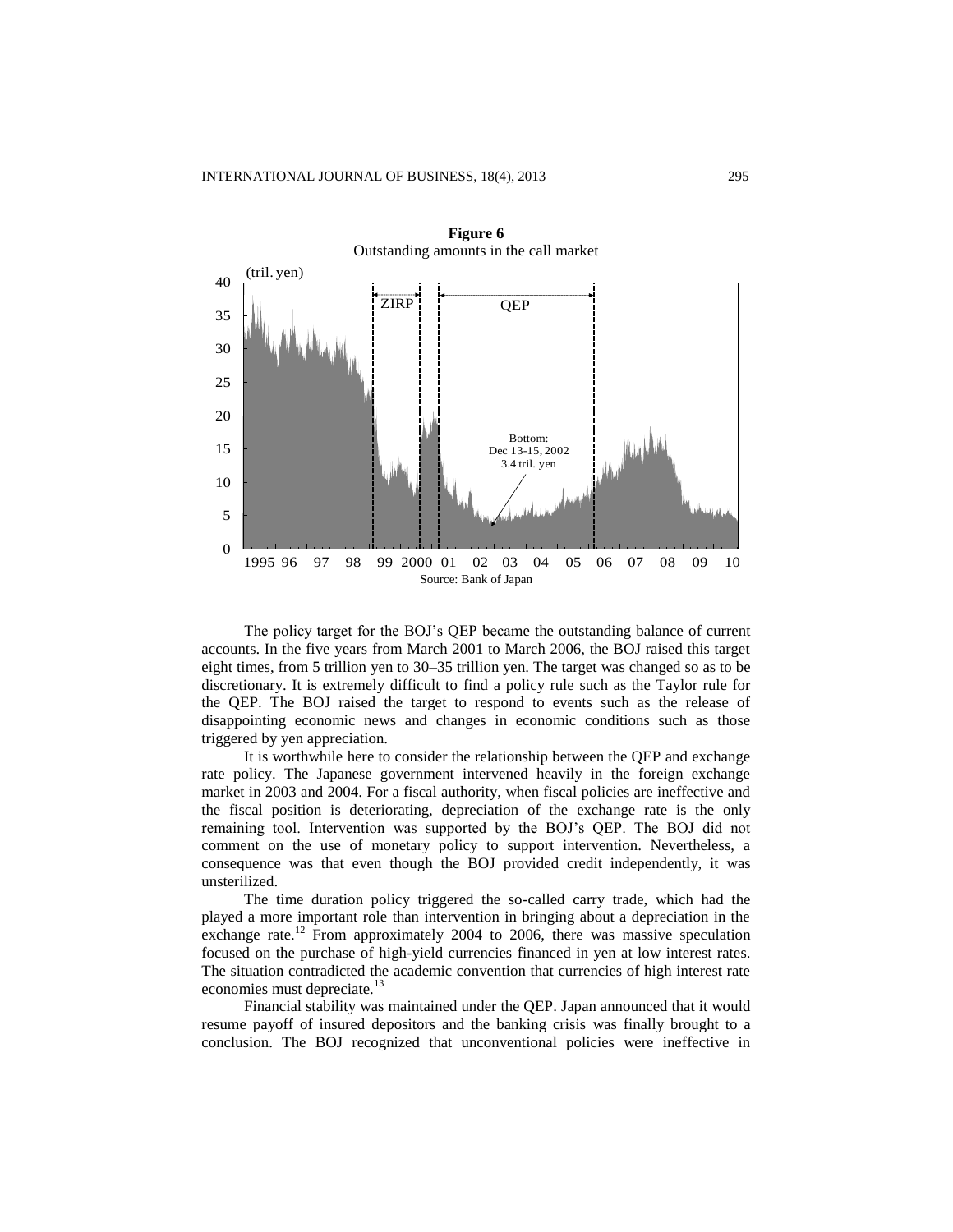promoting real economic recovery when significant structural problems existed, but that the policies could be highly effective in restoring financial stability.

A recovery in Japan became evident around 2004, supported by global recovery. A housing boom, supported by low interest rates, took place in the United States. Emerging economies such as the BRICs also showed high growth. In addition to such external factors, the recovery was supported by the cheap yen. Thus, the excesses that had plagued economy were finally resolved.

An important change also occurred in the global economy. China had been regarded as an exporter of deflation due to the expansion in its low-priced exports. But as emerging economies led by China continued to enjoy an economic boom, global inflation emerged as seen, for example, in rising commodity prices. The BOJ made the commitment that it would continue the QEP until consumer price index (CPI) inflation become positive in a stable manner. A moderate rise in prices became evident, together with a gradual recovery.

## **VI. EXIT FROM THE QEP**

In the spring of 2006, the BOJ decided to terminate the QEP. The BOJ also announced that it would keep interest rates at zero for the time being. Four months later, however, the BOJ raised interest rates. The BOJ had emphasized that as long as interest rates remained low, monetary easing would become more powerful thanks to a decline in real interest rates. However, there was strong criticism that the exit had been too early. In addition, there was a technical complication in connection with the downward revision of the CPI. Positive numbers for the inflation rate, released just before the exit, turned out to be negative following statistical revision. This prompted even stronger criticism of the BOJ's stance. According to this thinking, although Japan had suffered high inflation after the first oil shock in 1974, the BOJ had successfully defended against imported inflation from the second oil shock in 1978 through precautionary monetary tightening. It was argued that this experience had now led the BOJ to adopt a more conservative stance against inflation and hasten to exit the QEP. It was also claimed that this conservatism was responsible for long-lasting deflation in Japan.

The term "exit policy" refers to a return from unconventional to conventional monetary policy. After the exit from the QEP, a reduction in the outstanding balance progressed smoothly. This should be considered a success for the BOJ. The outstanding balance decreased from above 30 trillion yen in March 2006 to around 8 trillion yen in July. The BOJ had bought relatively short-maturity bonds, which made adjustment easy. Generally speaking, a central bank can more easily influence long-term yields, since it purchases longer-term bonds. In Japan, however, since a significant portion of government bonds is held by private-sector banks, the long-term yield remains low. And a lowering in long-term bond yields can be achieved through the commitment of the time duration policy.<sup>14</sup> Thus, it was considered that there was little necessity in Japan for a central bank to purchase long-maturity bonds to pull down long-term interest rates.

With the exit from the QEP, the BOJ terminated its policy commitment. Since the exit from the QEP, communication policy has come to play an important role in monetary policy. This is because central banks present their policy framework to enhance accountability. As several central banks in developed economies had already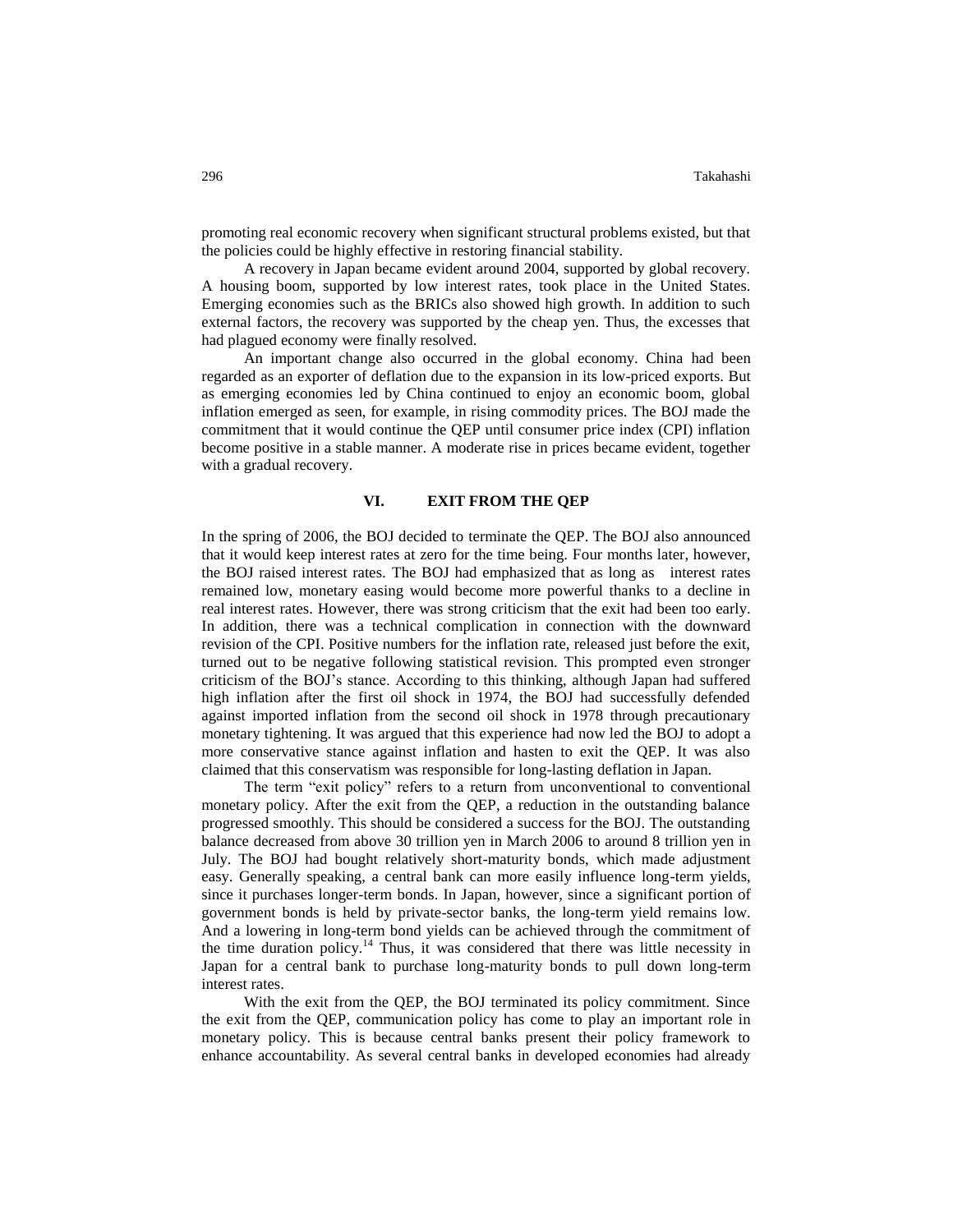done, the BOJ announced its framework of monetary policy in March 2006. This comprised two perspectives. In the first perspective, the BOJ would examine the plausibility of the economic path in terms of the present policies. It would be judged whether standard forecasts satisfied the condition of sustainable growth under price stability. In the second perspective, risk scenarios would be examined, for example, asset prices and the condition of the financial system. This type of dual approach has become common among central banks in the developed economies. The European Central Bank (ECB), for instance, has adopted a two-pillar approach; in addition to the standard forecast of growth and prices, it examines monetary aggregates as the second pillar. Recently, central banks adopting inflation targeting have begun to consider financial stability and other factors such as asset prices as well as price stability; this dual approach type of inflation targeting is termed "flexible inflation targeting."<sup>15</sup>

## **VII. THE ROUTE TO COMPREHENSIVE MONETARY EASING (CME)**

Japan has experienced economic stagnation since the early 1990s, but the legacy of the burst economic bubble from the start of the 1990s—the three excesses described previously—were resolved in the early 2000s (see Figure 2). However, the economic slump continued, exacerbated by the global financial crisis. The cautious prospects for inflation have persisted, dampening economic activity.

As a result of the global financial crisis of 2008, Japan suffered a huge negative shock. This reflected a huge reduction in exports caused by reduced global demand rather than a contagion in the financial sector. Since domestic demand in Japan became fragile after the bursting of the bubble economy, the Japanese economy has grown more dependent on external demand. An expansion in global demand boosted the Japanese economy in 2003 and 2004. But a rapid shrinking in global demand significantly weakened the economy in 2008.

Although the BOJ immediately cut interest rates in response to the rapid economic downturn, it did not rapidly implement unconventional measures. It recognized that the Japanese financial system had maintained relative soundness since it did not hold toxic assets, unlike banks in the United States and Europe. Moreover, it saw that ample liquidity remained in the market. Thus, it was judged that emergency measures were not needed to boost market liquidity.

In fact, in the latter stage of the QEP, underbidding of securities purchase by the BOJ occurred quite frequently. This reflected a decline in precautionary demand for liquidity by banks, since the financial system had regained its stability. The BOJ was criticized for its reluctance to conduct monetary easing, as it could not achieve the target of current account balances in the final stage of the QEP. However, a decline in the current account balances reflected decreasing demand, not a tightening in supply. The BOJ received additional misdirected criticism when other major central banks adopted aggressive unconventional measures following the global financial crisis in 2008.

After the global financial crisis, the main factor behind the economy's renewed sluggishness was the yen's appreciation. The yen appreciated at a rapid pace against the U.S. dollar and the euro. There are two explanations for this. The first focuses on the difference in monetary expansion, in particular, the monetary base (Figure 7). Since the United States and Europe started quantitative easing while Japan did not, the growth of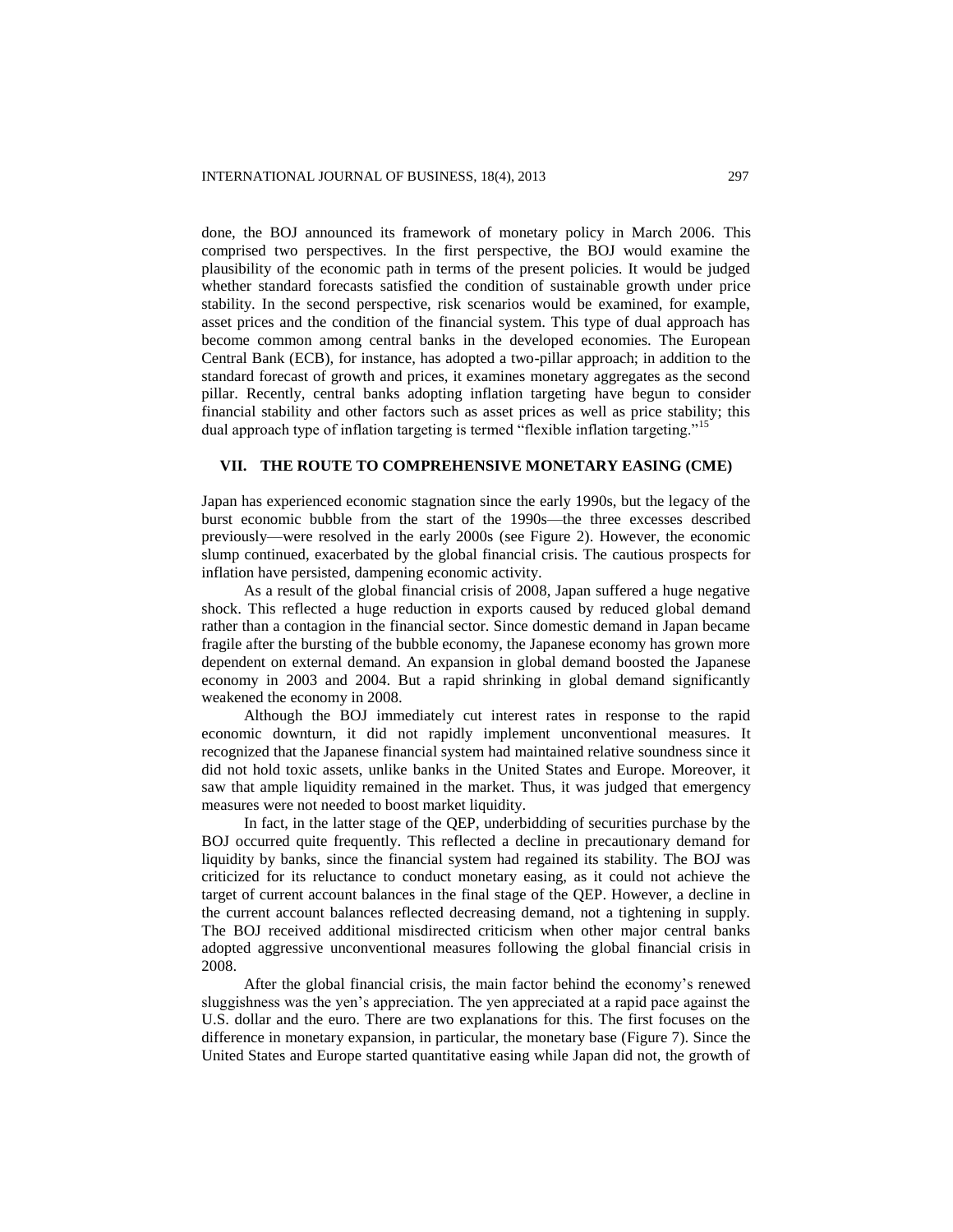the monetary base in Japan became much smaller than those in the United States and Europe; as a simple monetary approach would suggest, this led to a rise in the yen. The second explanation focuses on the situation regarding risk. According to this view, the yen was bought as a safe currency. Empirical studies show that rising risks in the U.S. market—measured in terms of the VIX—lead to the yen's appreciation. According to this explanation, the yen would have appreciated even if the BOJ had started much earlier to increase the monetary base.





### **VIII. CME**

Given the deterioration in the economy, in October 2010 the BOJ adopted a new measure of monetary easing—comprehensive monetary easing (CME)—which it continued to April 2013. CME's basic elements were similar to the previous unconventional policies such as the ZIRP and the QEP. Excess reserves were created and the commitment of policy duration was made.

At the same time, there were several innovations in CME. One was the setup of asset purchase schemes (APSs) separately from conventional securities purchase on the BOJ account. The BOJ purchases long-term government bonds to finance the issuance of banknotes as a routine provision of central bank credit. As part of CME, the BOJ purchased long-term government bonds as an unconventional monetary policy measure. The BOJ thought that setting up a special fund for special purposes would make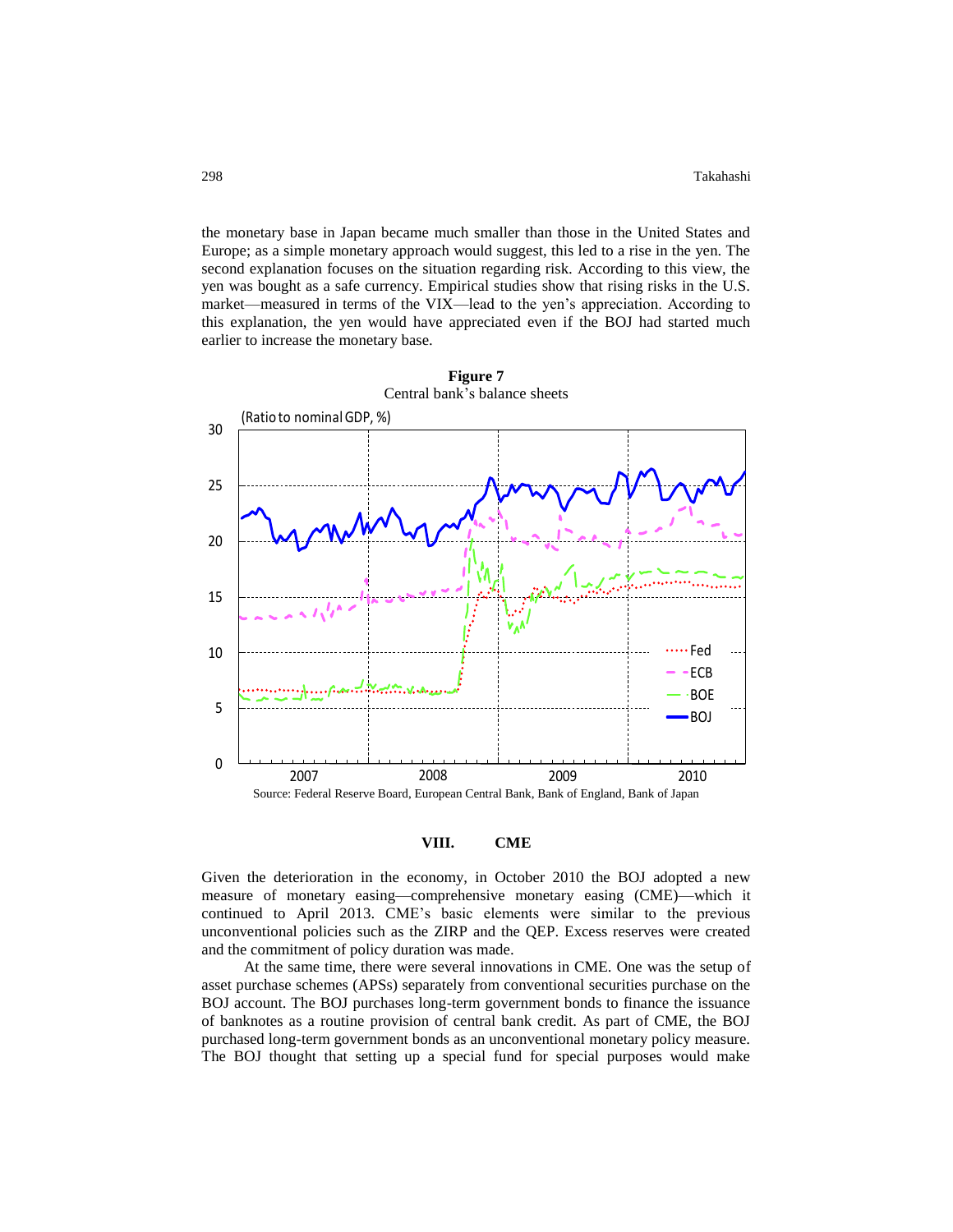policies more accountable in the conduct of unconventional measures. With this framework, the BOJ could demonstrate the magnitude of unconventional policy in terms of the size of the APS (Figure 8). At many central banks in developed economies, it is common sense for the central banks to keep the volume of government bond holdings within the outstanding amount of issued banknotes. This is called the "banknote rule." When the BOJ started CME, it already held a massive amount of government bonds and it was expected that the BOJ would be unable to maintain the banknote rule. By setting up a different fund, the BOJ thus characterized the massive purchase of government bonds under CME as a temporary emergency measure. The size of program of asset purchase became the target of CME. The BOJ also started to purchase real estate investment trusts (REITs) and exchange-traded funds (ETFs) as credit easing measures.

The other innovation of CME was the setup of a scheme to support corporate finance.<sup>16</sup> The BOJ had already begun the outright purchase of corporate bonds in May 2009. In December 2008, with the Special Funds-Supplying Operations to Facilitate Corporate Financing, it had already launched a fixed-rate funds-supplying operation to provide a three-year loan to banks at the short-term policy rate, aiming to reduce the lending rate of private banks and to expand bank loans.

In addition to CME, in June 2010 the BOJ started the Fund-Provisioning Measure to Support Strengthening the Foundations for Economic Growth. Under this scheme, the BOJ provided a type of back finance of private-sector bank loans for promising industries in the medical, environment, and other sectors. This scheme was enhanced later by loosening the requirements.



## **Figure 8**

### Size of the Asset Purchase Program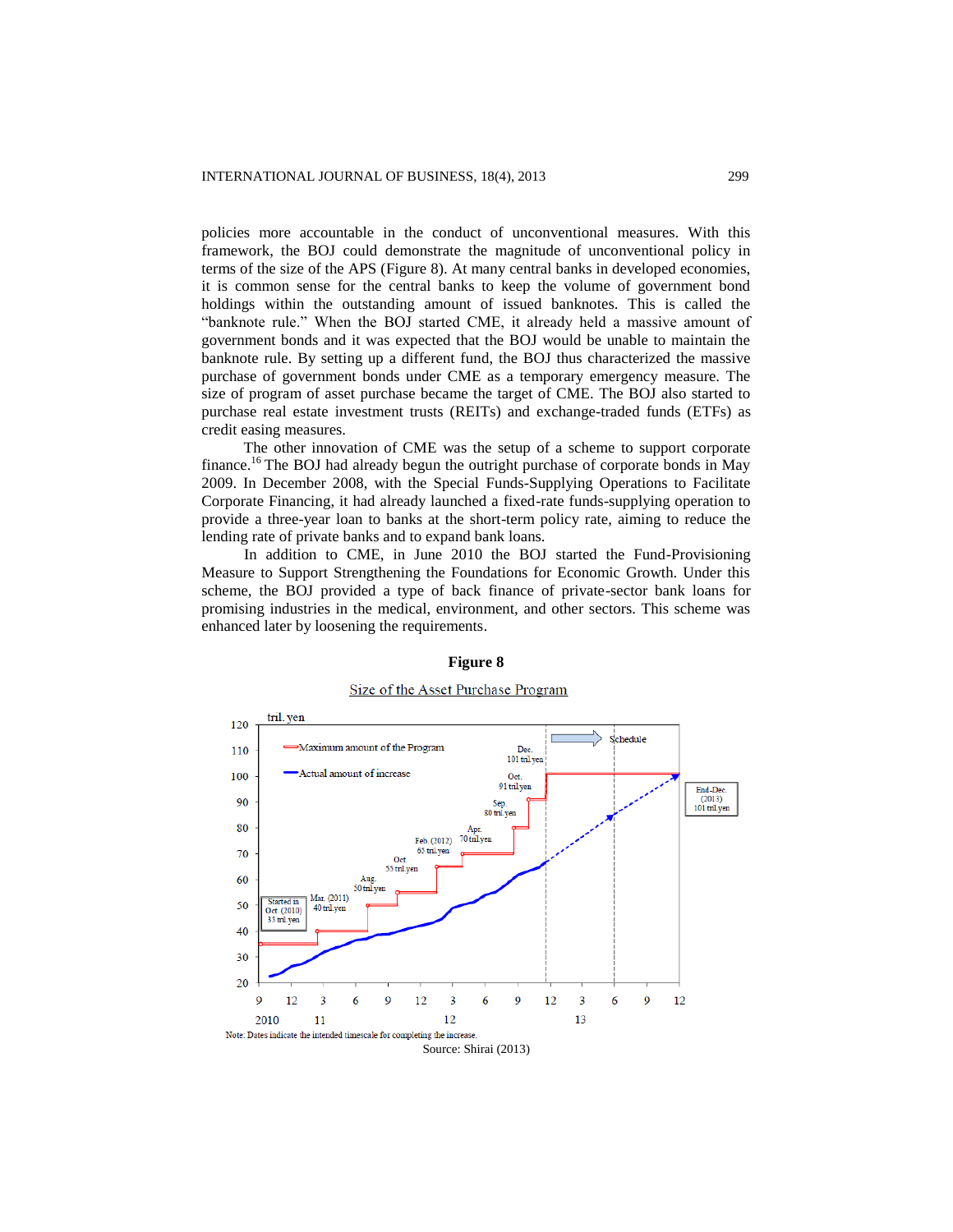The measures described above to support economic growth are not regarded as conventional monetary policy. They were adopted based on the judgment that to overcome deflation it was essential to enhance growth potential and that even the unconventional measures implemented to that point had been insufficient in boosting growth.

#### **IX. PRICE STABILITY**

The adoption of inflation targeting has been a major task for the BOJ. In 2002, the adoption of inflation targeting had already discussed been at the Policy Board's Monetary Policy Meetings. The minutes of the meetings reveal that although monetary policy proved to be effective in controlling inflation, there is no evidence of its effectiveness at overcoming deflation. Because it could not determine an effective measure for achieving the price target under deflation, the BOJ was cautious about adopting an inflation target.

When the BOJ exited from the QEP, it terminated its commitment. Independent central banks in developed economies are disciplined by the commitment to the inflation target. While the BOJ had explained the concept of price stability previously, the BOJ was required to announce a more concrete idea of price stability as "the understanding of price stability." It revealed the concrete figure of 1% as the median of desirable inflation rates of all Policy Board members.

Despite the strengthening of monetary easing, there had been no clear sign of rising prices. Thus, a more concrete concept had been adopted. In February 2012, the BOJ announced the "goal" of price stability of 1%. This differed from the previous concept. The goal was chosen as a consensus of the Policy Board. However, the BOJ did not link the goal strongly to the policy operation.

Following a landslide victory in the Lower House election in December 2012, after making comments favoring revision of the Bank of Japan Law, Prime Minister Shinzo Abe pressed the BOJ to adopt a 2% inflation target to show a strong commitment. The goal of 1% inflation had been based on historical evidence that inflation in Japan had been around 1% during the economic boom of the previous three decades and had rarely exceeded 2%. A case in which inflation rose above 2% was considered to reflect rising import prices. This was classified as cost-push inflation, which was undesirable. The BOJ nevertheless adopted the 2% inflation target in January 2013. Although the BOJ assumes that the growth policy of the Abe Government will succeed in raising actual economic growth, 2% inflation is an ambitious target (Figure 9).

As seen from the above, the policy framework for the inflation target has changed from a mechanical application to a flexible one. The BOJ has stated that this change accords with its adoption of the inflation target at this time. Given the recent pressure by the government, however, the explanation is not completely convincing.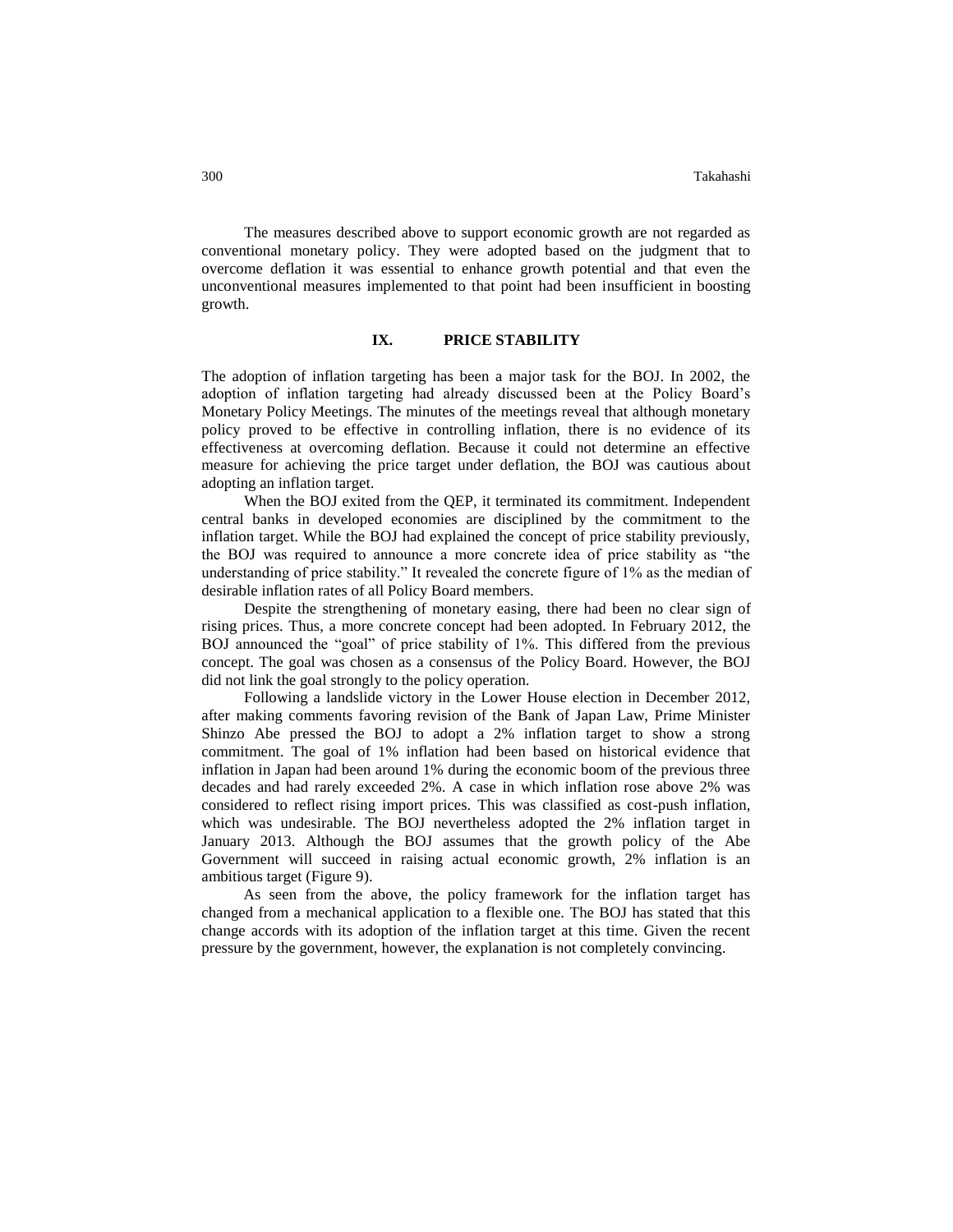

Note: Figures are adjusted for the impact of consumption tax, which introduce at 3 percent in 1989, and raised to 5 percent in 1997. Source: Ministry of Internal Affairs and Communications, Consumer Price Index. Source: Shirakawa (2010)

## **X. QUANTITATIVE AND QUALITATIVE MONETARY EASING**

With the strong support of the government, Haruhiko Kuroda took office in March 2013 as the new Governor of the BOJ. At his first Monetary Policy Meeting on April 3 and 4, 2013, he declared the adoption of whatever measures were necessary, and the meeting decided another set of bold monetary easing measures and terminated the CME. As part of this, first, the BOJ made the commitment to achieve the inflation target of 2% with a time horizon of about two years. Second, to achieve the commitment, it declared an expansion in the monetary base, which became the new policy target in place of the  $APSS$ ,<sup>17</sup> of about 60–70 trillion yen. As shown in Figure 10, the monetary base will reach 200 trillion yen at the end of 2013 and 270 trillion yen—more than 50% of GDP—at the end of 2014. Third, as qualitative measures, the BOJ has started to purchase longer-term-maturity bonds and increased purchases of REITs and ETFs. As a result, the maturity of government bonds held by the BOJ has lengthened from two to three years to around seven years.

Under CME, the BOJ purchased the government bonds in two ways: financing the issuance of banknotes as a conventional measure and the APS as an unconventional policy measure. The BOJ now synthesizes the purchasing of both methods.

Since the autumn of 2012, stock prices in Japan have started to rise and exchange rates have started to depreciate (Figure 11). This basically reflects changes in the global economy as the U.S. economy recovers and the European economy is restored to a modest degree of soundness. Expectations regarding the new BOJ Governor have worked to boost the current trend.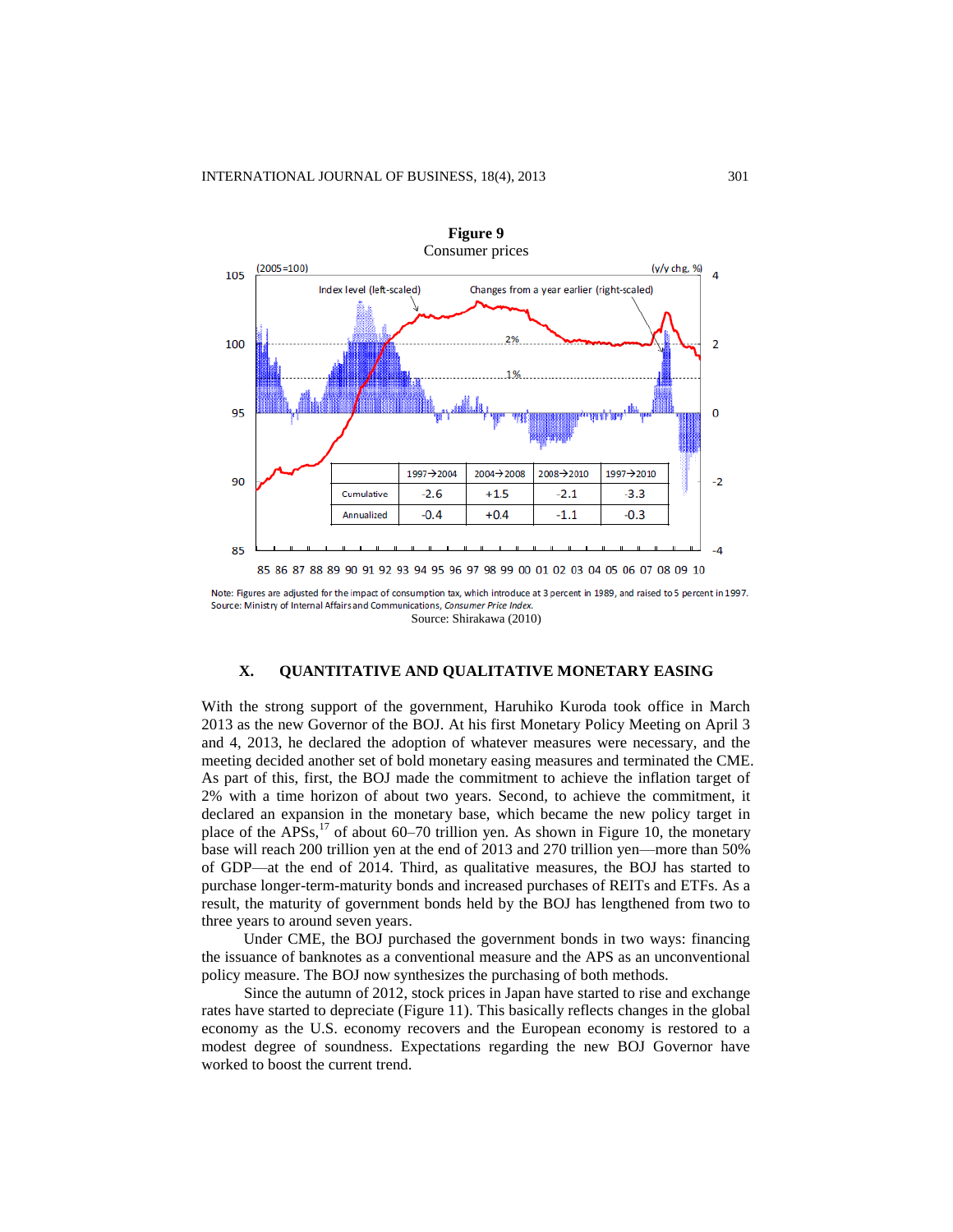302 Takahashi



**Figure 10** Monetary base target

Source: Kuroda (2013)

**Figure 11** Exchange Rates and Stock Prices

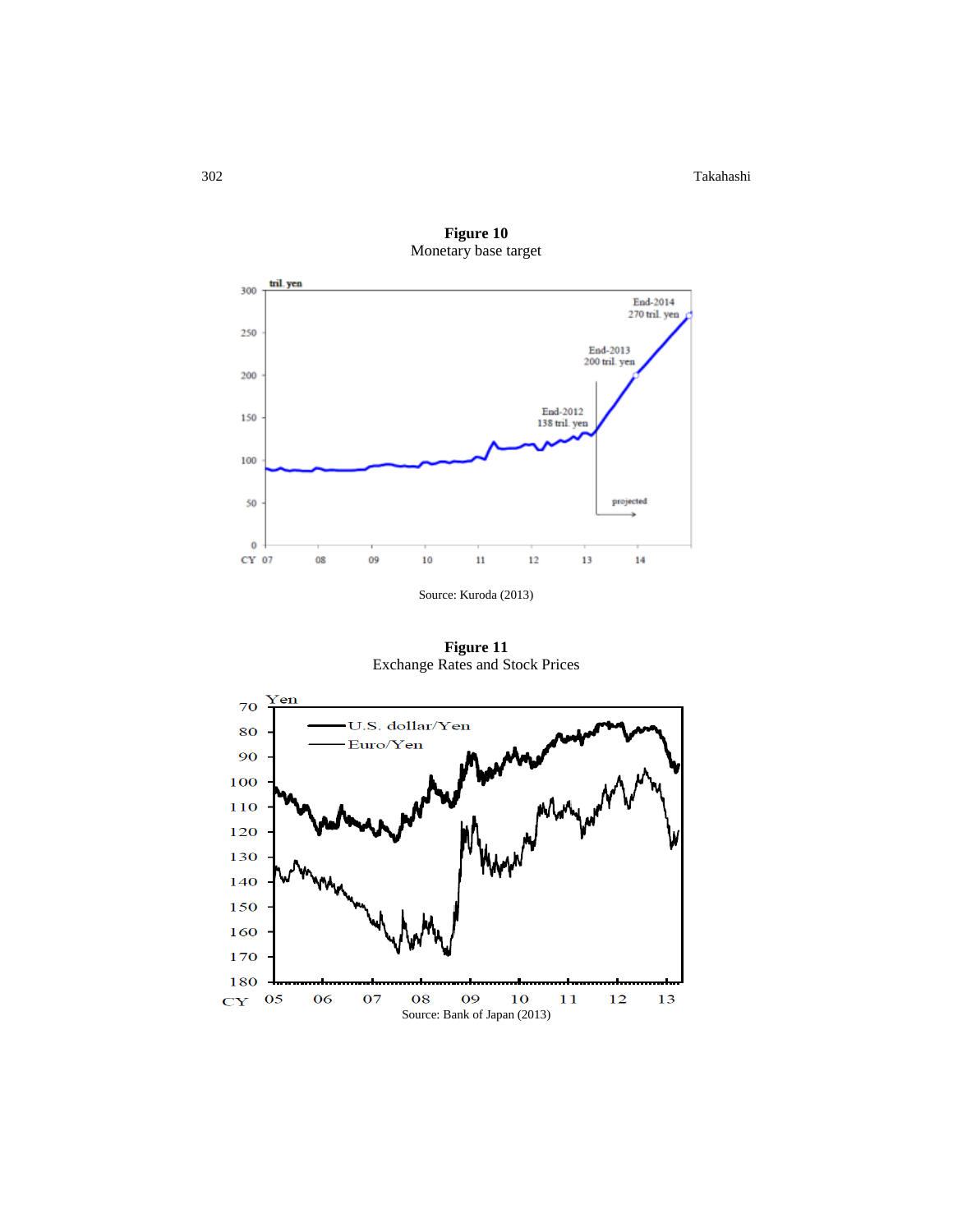

**Figure 11 (continued)**

**XI. CONCLUSION**

With the revision of the Bank of Japan Law in 1997, the BOJ obtained full independence in its conduct of monetary policy that compared favorably with the advanced global standard. However, prolonged and poor macroeconomic performance in Japan (stagnant growth and deflation) attracted heavy criticism. With the current government voicing harsh criticism of the policies implemented thus far, Governor Kuroda was chosen as the new Governor of the BOJ, seeking aggressive monetary easing to overcome deflation.

After several decades, it is clear that the BOJ is a pioneer in the adoption of unconventional monetary policy. It has been the first, so to speak, to set sail in stormy seas without a chart. A look at the record of unconventional monetary policy from the time of Governor Hayami to Governor Shirakawa shows a major achievement in terms of attaining monetary stability. It cannot be said, however, that the policies were effective in achieving recovery. This fed frustration outside the BOJ, among politicians and others.

The policy of the past five years, in particular, has been criticized for its reluctance to implement aggressive monetary easing. In this regard, it is unfortunate for the BOJ that the rapid pace of yen appreciation suppressed economic recovery. This is because in Japan it is the Ministry of Finance that is responsible for exchange rate policy, not the BOJ, and even though the Minister of Finance often intervenes in the market, the power is quite limited in terms of influencing the exchange rate. On the other hand, in recent years the exchange rate has become increasingly important for monetary policy.

Given his powerful declarations and the positive market response thus far, the start of Governor Kuroda's term seems successful.<sup>18</sup> Although the policy enunciated by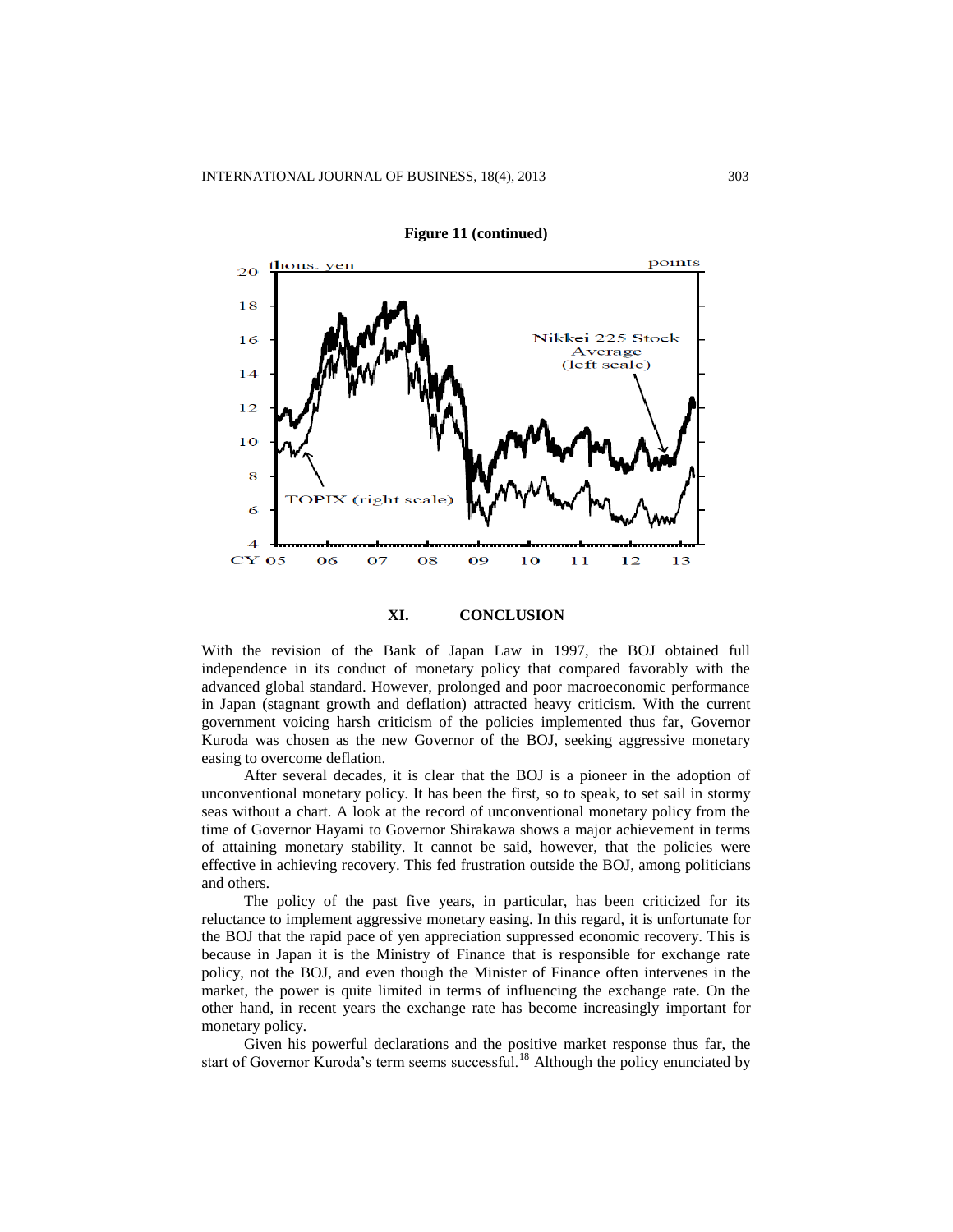Governor Kuroda has been described as a "new dimension" except for the difference in approach to timing and the magnitude, his policy has many factors in common with those of Governor Shirakawa. The previous CMS also contained aspects of both quantitative and qualitative easing. Thus, it is a puzzle as to why market views have turned optimistic and expectations have changed so dramatically. Self-fulfilling expectations are important to break out of the deflation equilibrium.<sup>19</sup> Thus, it will be crucial for optimistic views to be maintained even if disappointing developments occur in the coming months. In particular, as pointed out, the Japanese economy has grown increasingly dependent on the global economy. The question ahead may be whether markets will remain optimistic if developments in the global economy disappoint.

Moreover, because of the massive purchase of government bonds under the BOJ's new policy, the task of government has been made more difficult.<sup>20</sup> To maintain low interest rates, the BOJ must continue to purchase government bonds. This presents an obstacle to the development of the government bond market, which is the heart of financial markets, and poses the risk of a large capital loss for the BOJ.

#### **ENDNOTES**

- 1. A conventional view of the Japanese bubble economy in the late 1980s is given by Okina, Shirakawa, and Shiratsuka (2001). Hattori, Shin, and Takahashi (2009) focus on the financial side of bubble creation.
- 2. See Hayashi and Prescott (2002).
- 3. A number of papers have been published by the BOJ on this point; for example, Shirakawa (2012) and Katagiri (2012).
- 4. Ueda (2012) provides a comparison between Japan in the 1990s and the United States after the financial crisis with respect to developments in economic conditions and the policy response. In particular, he noted the quick response by the Fed to support recovery in the United States.
- 5. Several papers on the Japan premium have been published by the BOJ; for example, an early article was Hanajiri (1999).
- 6. Takahashi (2012) discusses developments in the Japanese financial system from the viewpoint of political governance and attributes the bubble in Japan to the weakened governance system.
- 7. In fact, the announcement following the Monetary Policy Meeting on February 12, 1999 stated, "To avoid excessive volatility in the short-term financial markets, the Bank of Japan will, by paying due consideration to maintaining market function, initially aim to guide the above call rate to move around 0.15%, and subsequently induce further decline in view of the market developments."
- 8. See the transcript of the Monetary Policy Meeting on June 28, 2000, *which is only available in Japanese only...*
- 9. See Figure 3 on the Japan premium. A dramatic reduction in the premium was observed during the ZIRP period.
- 10. Sogo represented a typical failed Japanese firm that held too much debt and posted sluggish sales.
- 11. See Bernanke (2009).
- 12. On October 10, 2003, the BOJ strengthened its commitment as described in "Enhancement of Monetary Policy." It was stated, first, that the BOJ required not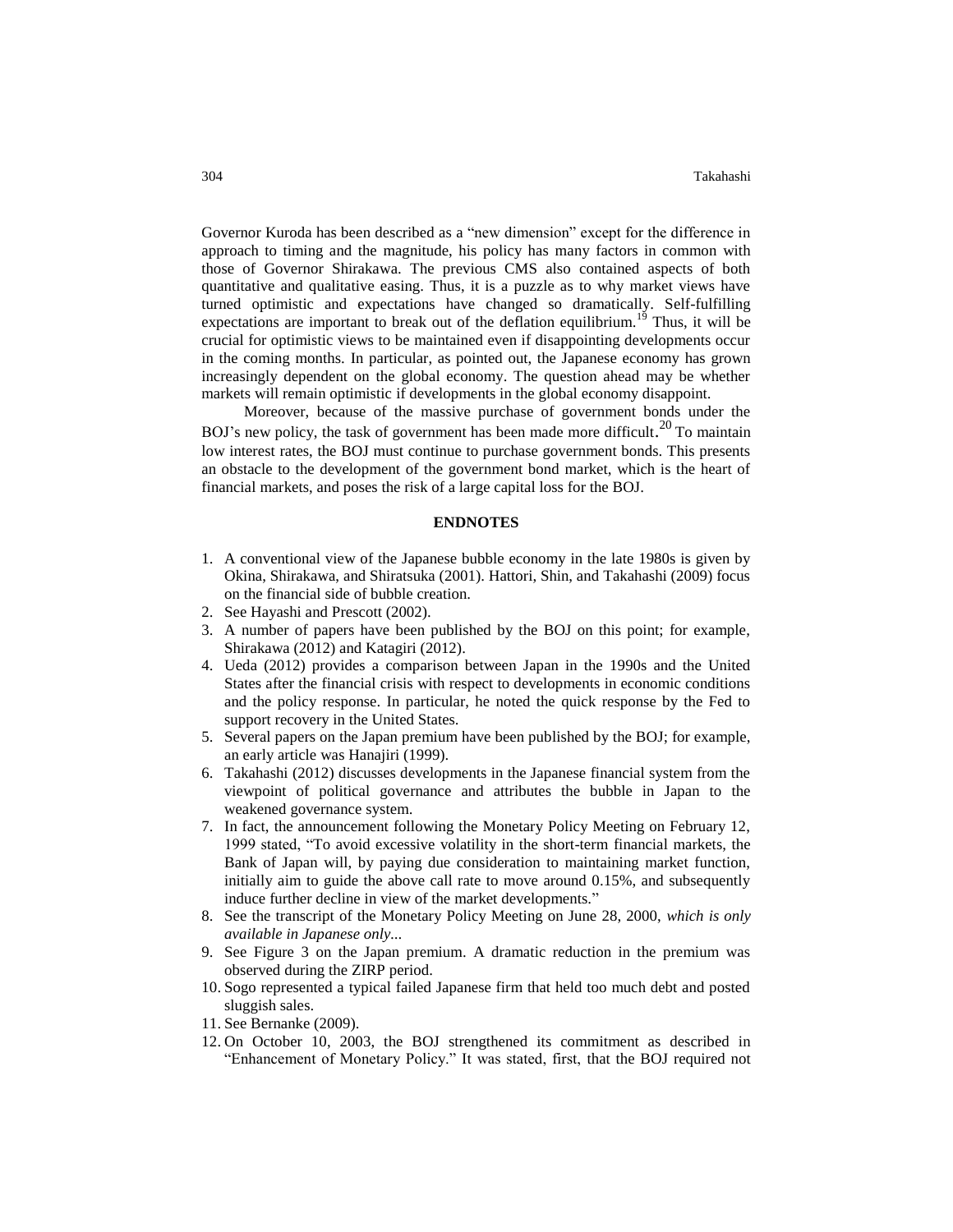only that the most recently published core consumer price index (CPI) should register stably 0% or an increase year on year, but also that such a tendency should be confirmed over several months. Second, the BOJ must be convinced that the prospective core CPI would not be expected to register below 0%.

- 13. Hattori and Shin (2007) show the mechanism of the carry trade and the implication for monetary policy.
- 14. This was confirmed by empirical studies; for example, Okina and Shiratsuka (2003).
- 15. See King (2012).
- 16. Following the Lehman crisis, a liquidity crisis developed in several major world markets. With the establishment of the U.S. dollar swap arrangement between the Federal Reserve Bank of New York and central banks outside the United States, the dollar funding scheme began in September 2008. Under this scheme, central banks outside United States were able to provide dollars to private banks in their local markets. This scheme terminated in January 2010, but was resumed in October the same year because of increasing turmoil in European financial markets.
- 17. Under CME, the formal policy target was the short-term interest rate. But as the short-term rate remained at zero, the BOJ has announced the increase in the APSs as an indication of monetary easing.
- 18. Ueda (2013) discusses how a recent rise in asset prices is supported by the optimistic views of investors. Although this finding is not robust, it is possible that the rise will be sustained through self-fulfilling expectations.
- 19. See Bullard (2010).
- 20. The control of national debt has become an important issue for many developed economies. BIS (2012) discusses this problem in terms of "fiscal dominance" from the viewpoint of the operation of monetary policy.

#### **REFERENCES**

- Bank for International Settlements, "Threat of Fiscal Dominance?" *BIS Paper* No. 65, 2012.
- Bank of Japan, 2013, "Monthly Report of Recent Economic and Financial Developments," April 2013 at http://www.boj.or.jp/en/mopo/gp\_2013/gp1304a.pdf.
- Bernanke, Ben S., 2009, "The Crisis and the Policy Response," speech at the Stamp Memorial Lecture at the London School of Economics on January 13, 2009.
- Bullard, James, 2010, "Seven Faces of 'The Peril,'" *Review*, *Federal Reserve Bank of St. Louis*, 92 (5), 339–352.
- Hanajiri, Tetsuro, 1999, "Three Japan Premiums in Autumn 1997 and Autumn 1998: Why Did Premiums Differ between Markets?" *Bank of Japan, Financial Markets Department Working Paper* No. 99-E-1.
- Hattori, Masazumi, and Hyun Song Shin, 2007, "The Broad Yen Carry Trade," Institute for Monetary and Economic Studies, Bank of Japan, *IMES Discussion Paper* No. 07-E-19.
- Hattori, Masazumi, and Hyun Song Shin, and Wataru Takahashi, "A Financial System Perspective on Japan's Experience in the Late 1980s," Institute for Monetary and Economic Studies, Bank of Japan, *IMES Discussion Paper* No. 2009-E-19, 2009.